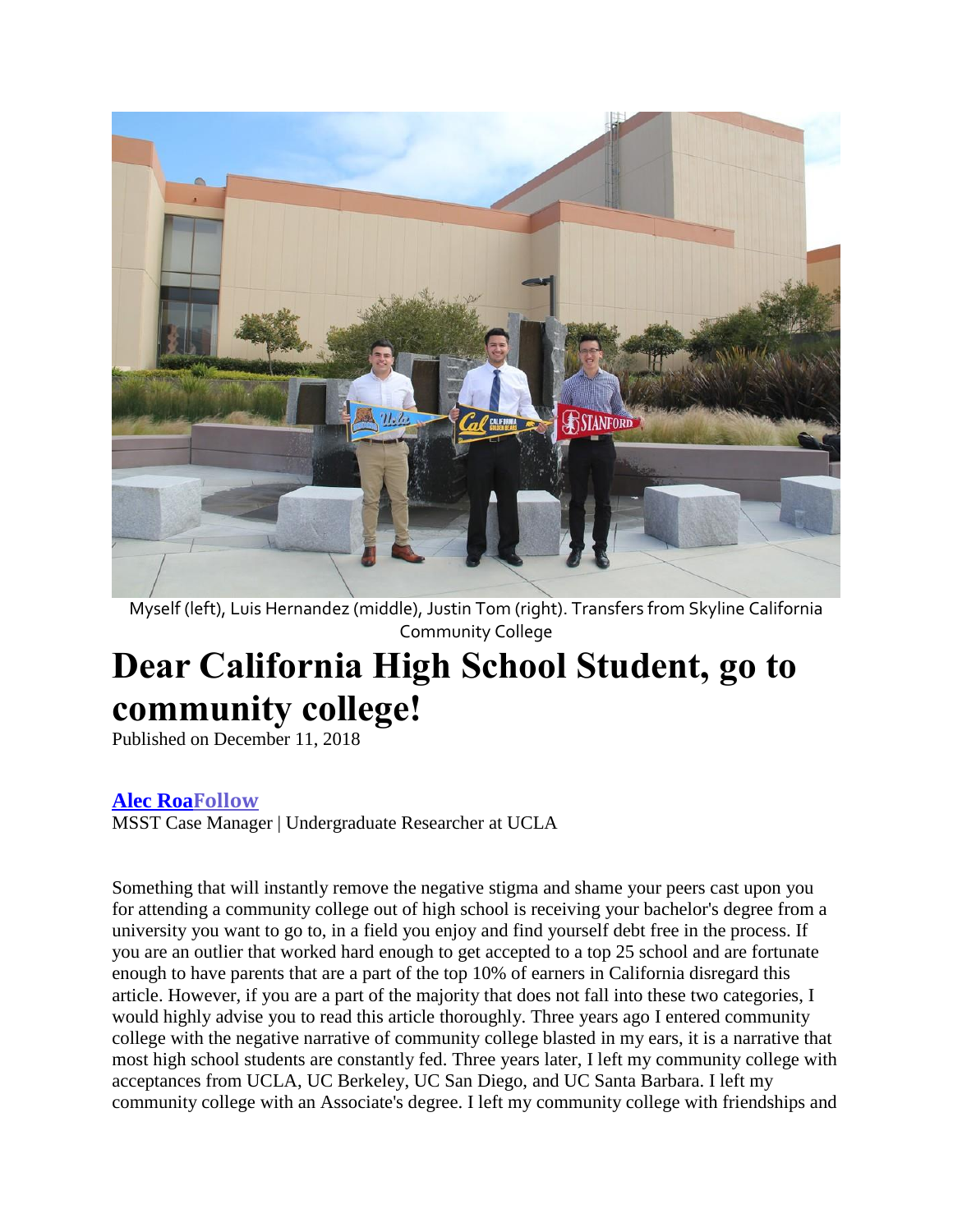social capital I was told I would miss out on. I left my community college with valuable life skills and direction. However, best of all I left my community college with \$0 of debt thus far, along with scholarships and financial aid that will ultimately cover 100% of all my expenses at UCLA. I'm going to list various arguments in 3 separate categories that will hopefully open your eyes to the best-kept secret in higher education.

# 1. **Finances**

## *Instead of pulling out a high-interest loan for the first two years of my education I was actually getting paid to go to community college (Yes, I actually made a profit).*

### Finances Argument 1: You will save thousands of dollars

Private Universities in California range from 30k-60k annually, the highly sought after University of California (UC) education averages at around 33k annually, the California State University (CSU) option which is undeniably the cheapest choice for a student still exceeds 10k annually when you factor in all expenses. When you compare these three options to a California community college, there is no question which is the smartest fiscal option. A full-time California community college student will only pay around 1-2k annually.

#### Finances Argument 2: Financial Aid is for Everyone

Most individuals are under the impression that financial aid is only awarded to those who attend a 4-year institution. This is a common misconception that is merely a myth. The first step starts with filling out a Free Application for Federal Student Aid (FAFSA) no matter what your income level is. After that, your community college will assess your eligibility for two primary forms of aid. First, the California community college system offers what is known as the Board of Governors (BOG) Fee Waiver. The (BOG) waives your per-unit enrollment fee (the current rate is \$46) at any community college in California. It is important to note that you do not have to be in extreme poverty to receive this waiver, in fact, one million California community college students receive the (BOG) waiver throughout the state annually. If you demonstrate even more financial need on your (FAFSA) the second form of aid you can receive is a Federal Pell grant on top of your BOG Fee Waiver. The Pell grant does not need to be repaid and can award you up to \$5,840 per academic year for any expenses.

#### Finances Argument 3: Scholarships and Financial Programs

Scholarships are readily available regardless if you are at a community college or a 4-year university. It does take some effort in researching and applying in order to receive scholarship money, nevertheless a great deal of community college students receive at least one scholarship to aid their education. There are various financial programs offered at specific California community colleges. Scholarships are given on both a financial need and merit basis. Additionally, there are government funded programs that are present at virtually every California community college such as TRiO and Sparkpoint. These two great governmentfunded programs can aid with a broad range of needs. These needs consist of the basics such as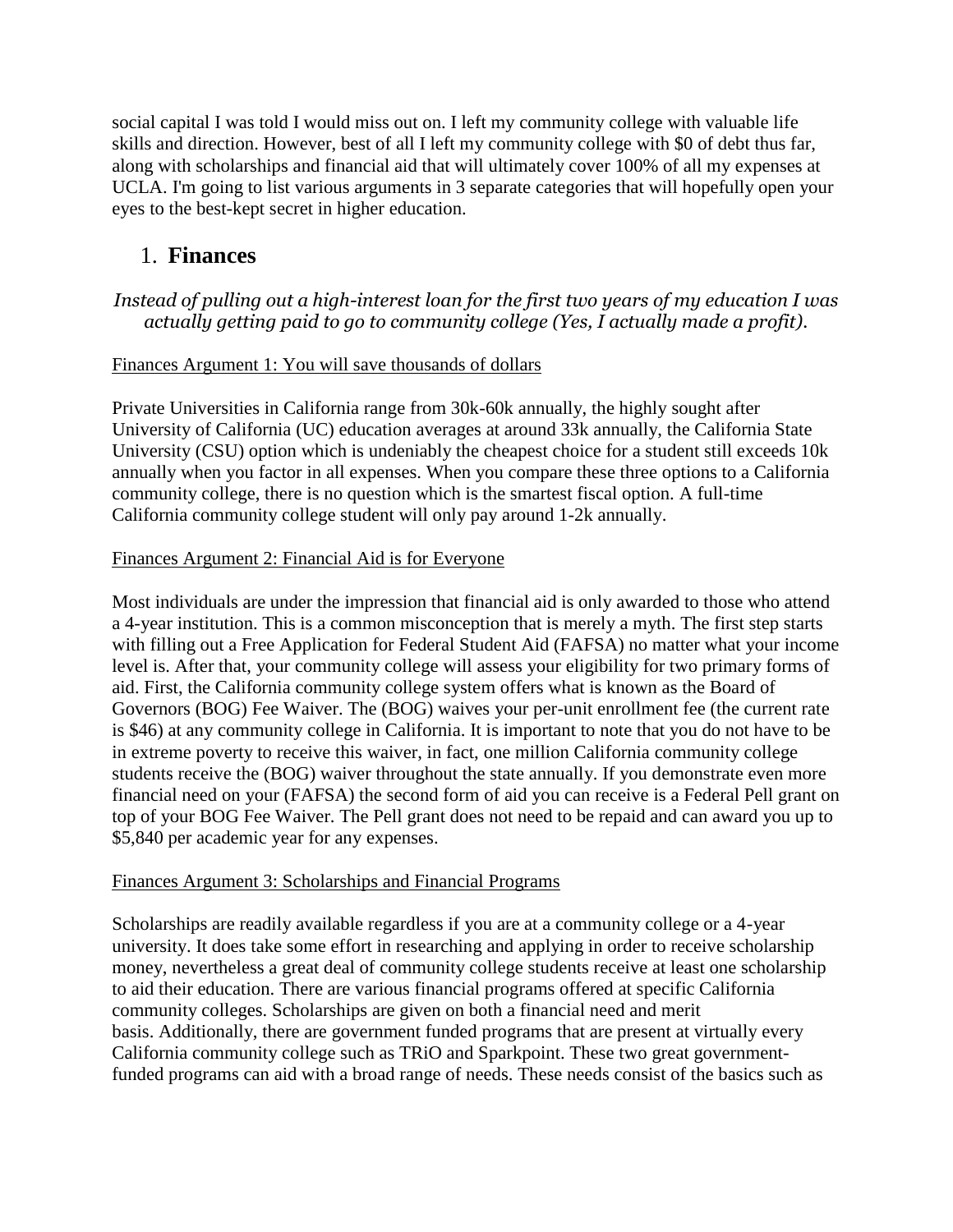school supplies and books, groceries, financial planning, to even helping you get your first credit card.

#### Personal financial experience

I personally benefited from all 3 of these categories throughout my time in the community college system. I received financial aid through the BOG waiver which covered all my enrollment fees along with a 5k pell grant, a 1k scholarship from my community college district, a secured credit card and weekly groceries through Sparkpoint. Instead of pulling out a highinterest loan for the first two years of my education I was actually getting paid to go to community college (Yes, I actually made a profit).

...You probably have already heard the strong financial argument for community college and have no rebuttal. The reason behind sucking your savings dry and pulling out countless loans is to invest in yourself. You believe that you cannot receive the elite education you deserve at a community college. You believe there is no way a lackluster community college can set you up for the future. However, what if I told you finances is not the best argument I have, and instead, my most persuasive arguments are yet to come…

# **2. Academics**

## *I was taking the same exact course as the students at San Francisco State just at a remarkably lower price tag.*

#### Academics Argument 1: General Education is General Education

The first two years at a 4-year institution you will be forced to take "general education" courses regardless of your field of study. The general education courses at 4-year universities in California are the same exact courses that you can take at any California community college to fulfill your requirements. I remember taking a statistics course with a professor who was also teaching statistics at San Francisco State University. I asked him once if he altered the curriculum in any way from his course at San Francisco State, he replied with "absolutely not". I was taking the same exact course as the students at San Francisco State just at a remarkably lower price tag.

#### Academics Argument 2: Academic Flexibility

Community College gives you much more academic flexibility. What is academic flexibility? Simply put academic flexibility is the ability to do what you wish to do with little to no consequences. In other words, there is significantly less pressure to commit to a particular field of study or commit to school altogether. When you are investing thousands of dollars in a course or a semester, it is tough to back out and switch paths. Whereas in community college you have the freedom to test the waters to see what you truly want to do in the future. You do not like a course, that is fine. You rather do a trade program, that is fine. You want to work full time for a semester, that is fine. Community college gives you the option to find your unique individual path.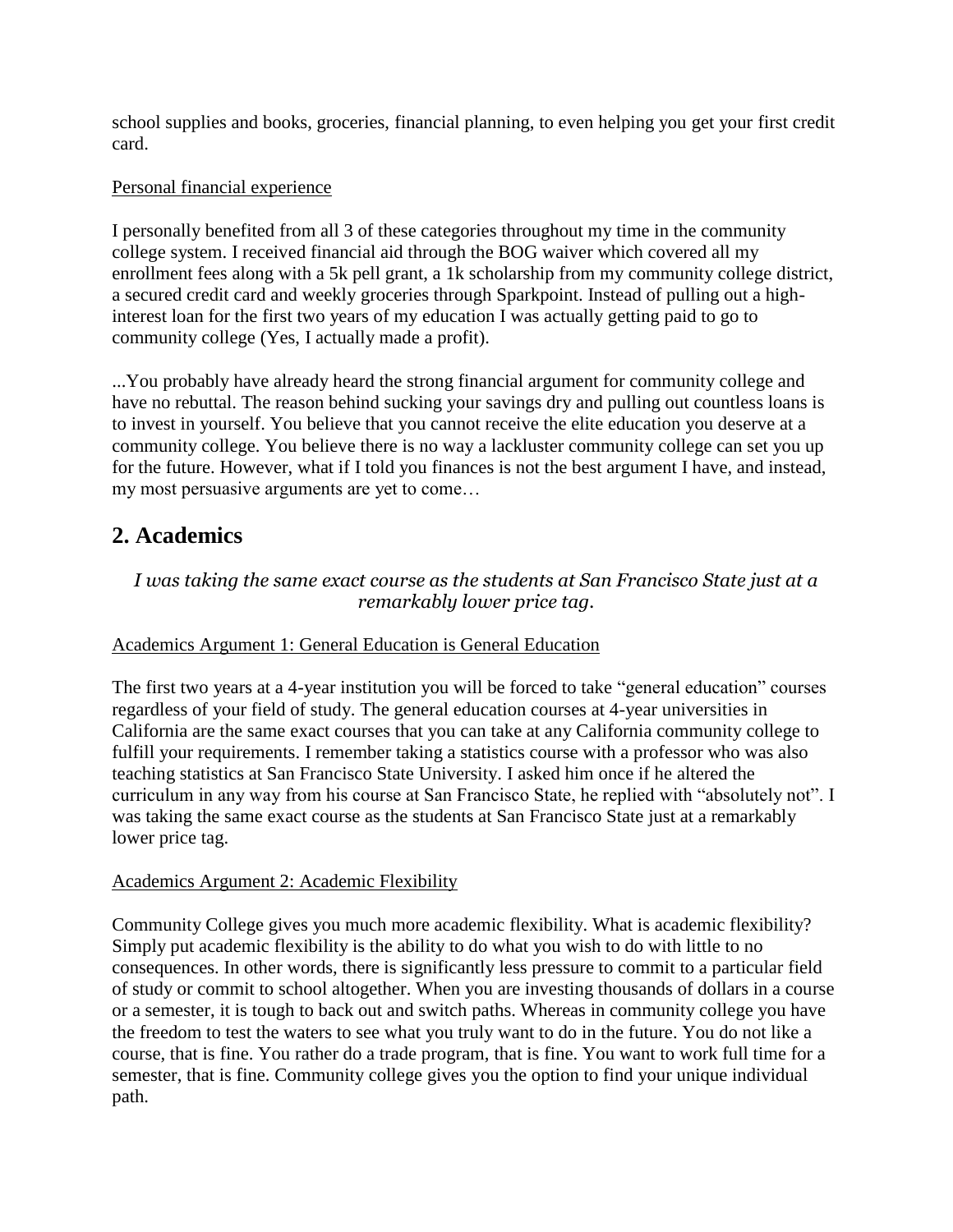#### Academics Argument 3: Professors are highly qualified.

A full-time position at a California community college is a highly sought after position with a multitude of qualified candidates. Even young part-time professors have their masters finished at a minimum. These professors are highly motivated to help you develop as a student, with loads of one on one attention.

#### Academics Argument 4: Accessibility to professors

Community college professors have one single job and that is to teach you. With this being said you will get the luxury of constantly interacting with your professors on a daily basis. Lower division courses at a 4-year university can have large numbers with professors that are extremely busy. Sometimes the best you can get is a 5-minute window with a teaching assistant. A great example of the one on one attention I received at my community college occurred during my second semester at community college. I was struggling pretty bad with a history research paper, so I finally decided to email my professor who holds a BA from UC Berkeley and a MA from Stanford University (Argument 3!) asking for an hour of his time to help guide my research. My professor instantly emailed me back and set up a meeting time. Our meeting ended up lasting 2 hours in which my professor provided me a step by step roadmap aiding not just this specific research but the research I may do in the future. Another example of the access you have with professors at community college occurred this past fall when I got chosen to present original research at Stanford University. I needed more evidence to strengthen my arguments for my presentation, so I sent my Geology professor who holds a BS from TCU, MS from Oregon State University, and a Ph.D. from UC Santa Cruz (Argument 3!!) an email for resources, within the hour I received a detailed list of various resources. This could be considered an isolated incident and all schools are different; nevertheless, this type of one on one attention will be hard to come by in lower division courses at most 4-year universities.

#### Academics Argument 5: You can still get a degree!

I like to compare an Associate's Degree to a minor, understanding that an (AA) by itself will most likely not hold a great deal of weight in the job market. However, when you supplement an Associates Degree with a Bachelor's Degree (BA), you naturally become a much more attractive candidate in the job market. Employers love a candidate that is diverse with a multitude of skills. Community college gives you this extra opportunity to help diversify yourself for the job market, also if you end up not finishing your bachelor's degree for any reason you will at least have something to fall back on.

# **3. Chances of getting into the 4 year university of your choice**

*The UC system has a program for transfers at California community colleges which is arguably the best-kept secret in California higher education. This program is called "TAG" which stands for Transfer Admission Guarantee (yes, you read that right "guarantee")*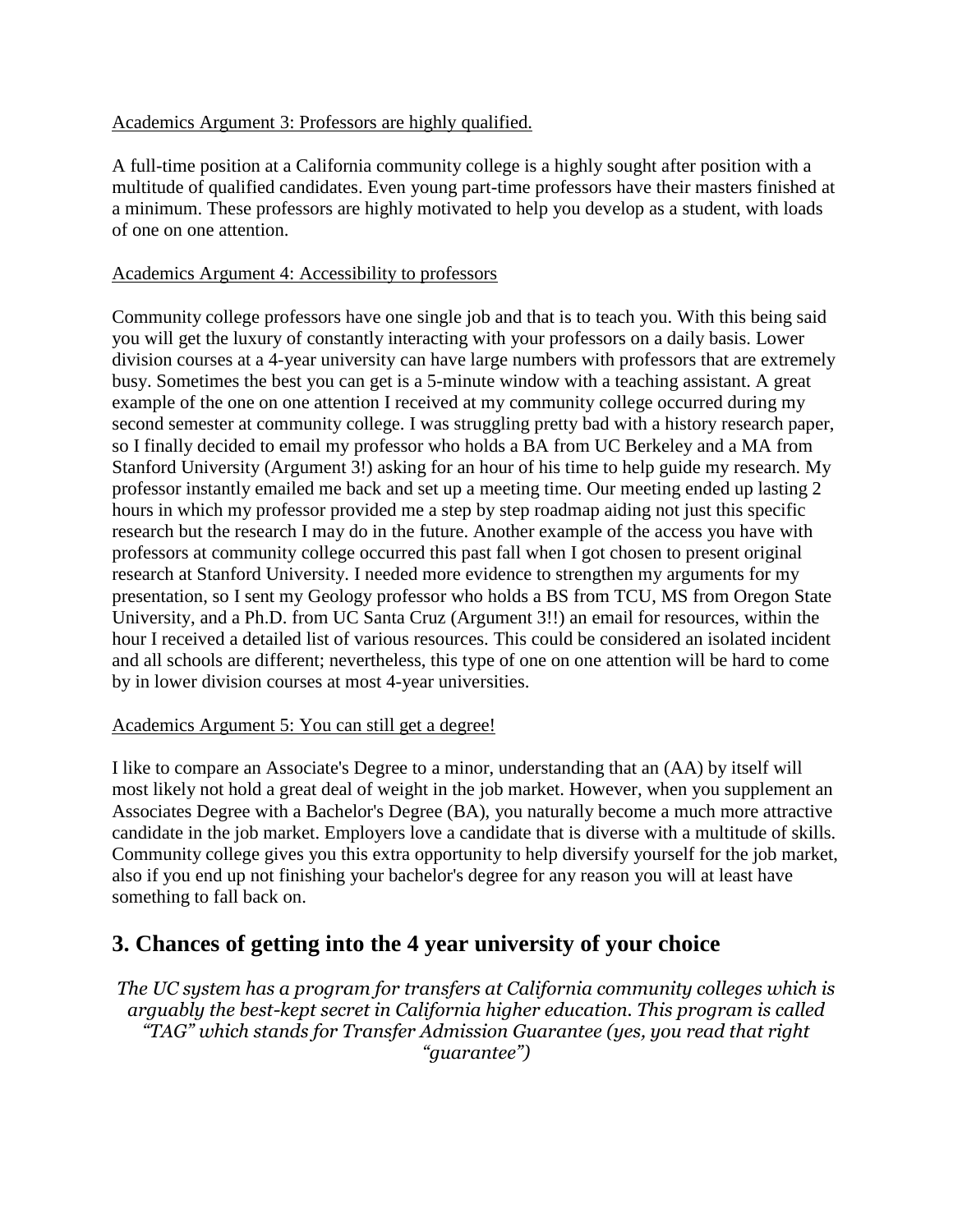Everybody is different and we all have unique personal goals, so I will divide this specific argument into 3 parts that suit 3 distinct students. High school student #1 you got rejected to every school you applied to and are debating school altogether. High school student #2 you got into a couple impacted schools with 50-75% acceptance rates across the board. High school student #3 you got into a multitude of great schools 35-50% acceptance rates, but feel admissions at the elite universities got it wrong, you only want to go to one of the top 5 Universities in California you know you belong at.

#### High School Student #1:

You are probably freaking out right now and no one could blame you. Regardless if it was your lack of effort or being immersed in a harsh learning environment throughout high school there is still hope. The California community college system has a fantastic program called a "degree with a guarantee." This program is offered at all California community colleges and guarantees you admission to at least one of the 23 CSU campuses with the completion of IGETC (general education courses) and major preparatory courses. The campus you are guaranteed depends on your major and the exact university you would like to attend (visit adegreewithaguarantee.com for the list of agreements with CSU's and California community colleges). It is important to note that the guarantee is not correlated with an Associate's Degree (AA), rather the specific degree that guarantees you admission is referred to as an Associates for Transfer (AA-T). It is easy to get these two degrees confused so let me break them down. An (AA) requires you complete 60 units, however these units are geared solely toward the specific field you're studying in order to enter the job market immediately, whereas the 60 units in an (AA-T) contains major prep courses in your field but also specific undergrad requirements that the CSU campuses want for a smooth transition into your junior year. The keyword you should be specifically looking at is "completion" there is no GPA requirement besides passing your courses. That means a 2.0 GPA can get you into at least one of the 23 universities that rejected you out of high school. Furthermore, the California community college system offers a multitude of certifications, trade programs, and now recently 4-year equivalent degrees. Programs offered include fire, EMT, automotive, cosmetology, respiratory therapy, and the list goes on (research what specific community college offers the specific program you are interested in). You may also realize in the midst of your community college journey that school is just not for you. It is crucial that you understand that this realization is perfectly okay. You can hold your head high with no regrets knowing that you made a valiant effort. Another plus side is you still will be entering the workforce debt free!

#### High School Student #2:

You received a rejection letter from the majority of the universities you applied to, however, you still got accepted into a couple of great ones and that is something to be proud of. You begin to do research on the school(s) you received acceptance from. You find in your research that it is challenging to get the classes you need in order to graduate early or even on time. You are also not the biggest fan of the area you will have to live in for the next four years, and the loans you're preparing to pull out for a school that was not even your top choice is frightening you. Nevertheless, strong external forces are pushing you to go anyways. You have heard the community college horror stories from adults. What about the embarrassment? What will your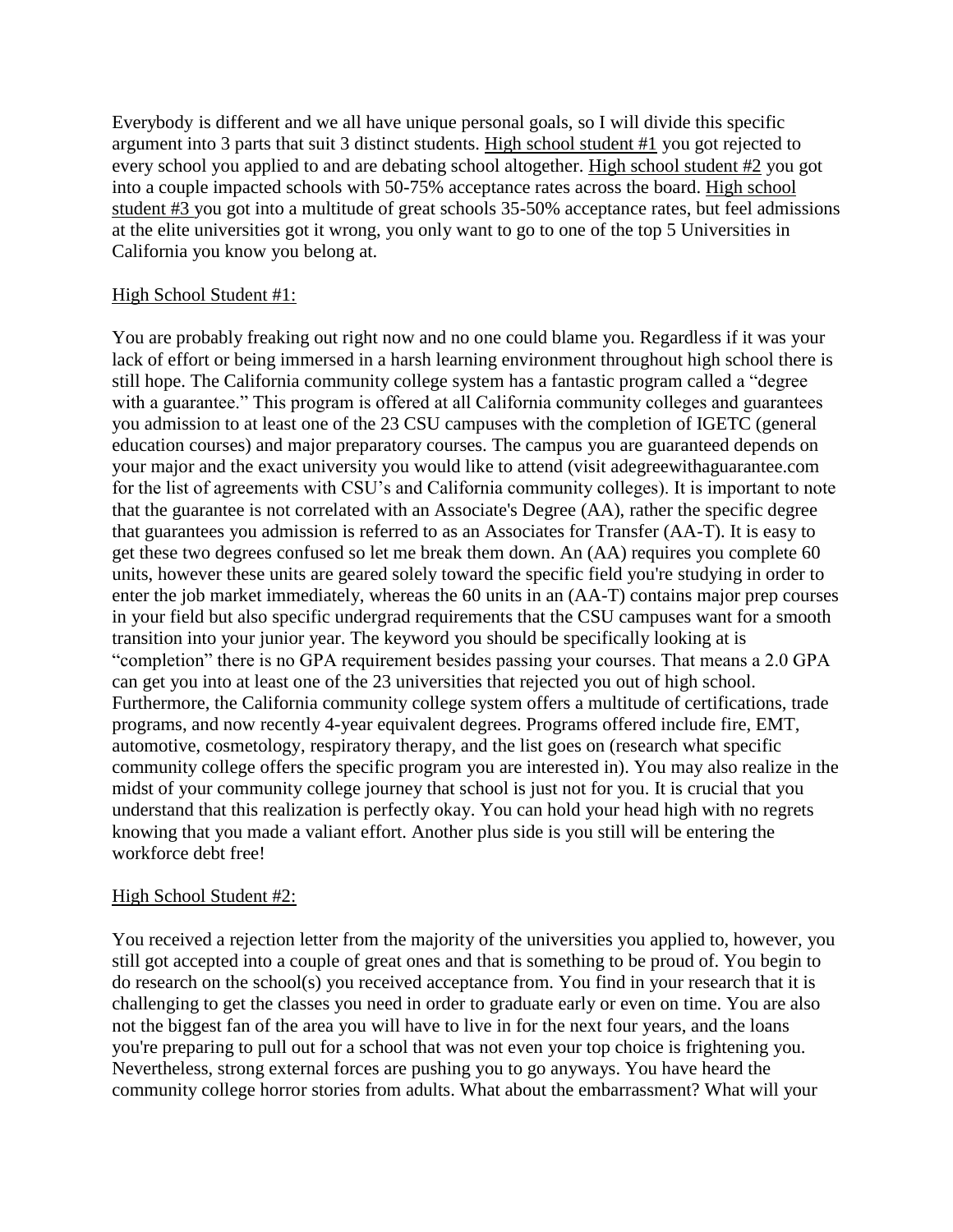peers think about you if you go to community college? Let's not forget about the extreme FOMO (fear of missing out) you are going to have when you miss out on the "college experience." Now before you go on and make a compulsive decision let's look at some alternative routes for you. Just like Student #1 you can get into at least one of the 23 CSU's through the "degree with a guarantee" program. However, you are most likely looking to go to a high ranking CSU. To your relief, it is more than possible to do so. In the Fall of 2017 freshman applicants got accepted at an 71.6% rate while transfers got accepted at an 75.4% rate system-wide (source calstate.edu). Also, California community college students have historically gotten accepted at an even higher rate than those attempting to transfer in from another 4-year university. Let's move on to California's private universities which you might have had your heart set on but unfortunately got denied. Although the exact percentage differs, virtually every private university across the board in California accepts transfers at a higher rate than incoming first-year students. That statistic also increases specifically for California community college students. An example of two popular private universities in California is the University of San Diego and Santa Clara University. In the fall of 2017 at the University of San Diego there was an 51% acceptance rate for incoming freshmen, but an 60% acceptance rate for transfers. At Santa Clara University there was an 49% acceptance rate for incoming freshmen, but an 54% acceptance rate for transfers. Let's now shift our focus to the UC system. The UC system has a program for transfers at California community colleges which is arguably the best-kept secret in California higher education. This program is called "TAG" which stands for Transfer Admission Guarantee (yes, you read that right "guarantee"). Six of the nine UC's offer this program (excludes UCLA, UC Berkeley, and UC San Diego). This program guarantees you admission with the completion of IGETC (your general education), completion of prerequisite courses for your major, and attaining a certain GPA in the process (3.2 GPA for most). After you fulfill all these requirements you are guaranteed a spot the next fall at the UC of your choice (for more information on the specific UC, major requirements, and GPA requirements visit:

http://admission.universityofcalifornia.edu/counselors/files/tag-matrix.pdf). Even without the TAG program your chances to get into 7 out of 9 UC's is still significantly higher as a transfer (excluding UC Berkeley and UCLA). In the fall of 2017 at UC San Diego we see an 35.9% acceptance rate for incoming freshmen, but an 53% acceptance rate for transfers. At UC Santa Barbara we see an 35.9% acceptance rate for incoming freshmen, but an 52% acceptance rate for transfers. At UC Davis we see an 42.3% acceptance rate for incoming freshmen, but an 59% acceptance rate for transfers. For all 7 UCs, more than 90% of all transfers came from California community colleges (source universityofcalifornia.edu) All in all, Student #2 if you go to a California community college there is a variety of reasons to be optimistic. To see the specific requirements for UC's (Assist.org) will be your best friend.

#### High School Student #3:

You are an elite high school student that received numerous acceptances, many of them from great universities that student #2 got denied from. Be that it may, none of them were top choices. You had your heart set on the top 5 universities in California (The top 5 Universities in California according to "U.S. News & World Report" are Stanford University, California Institute of Technology, UC Berkeley, UCLA, and USC). Unfortunately, you got a rejection letter from all 5. If you have the finances in place and decide to head to one of the great universities you were accepted to I would not disagree with your decision. However, if finances